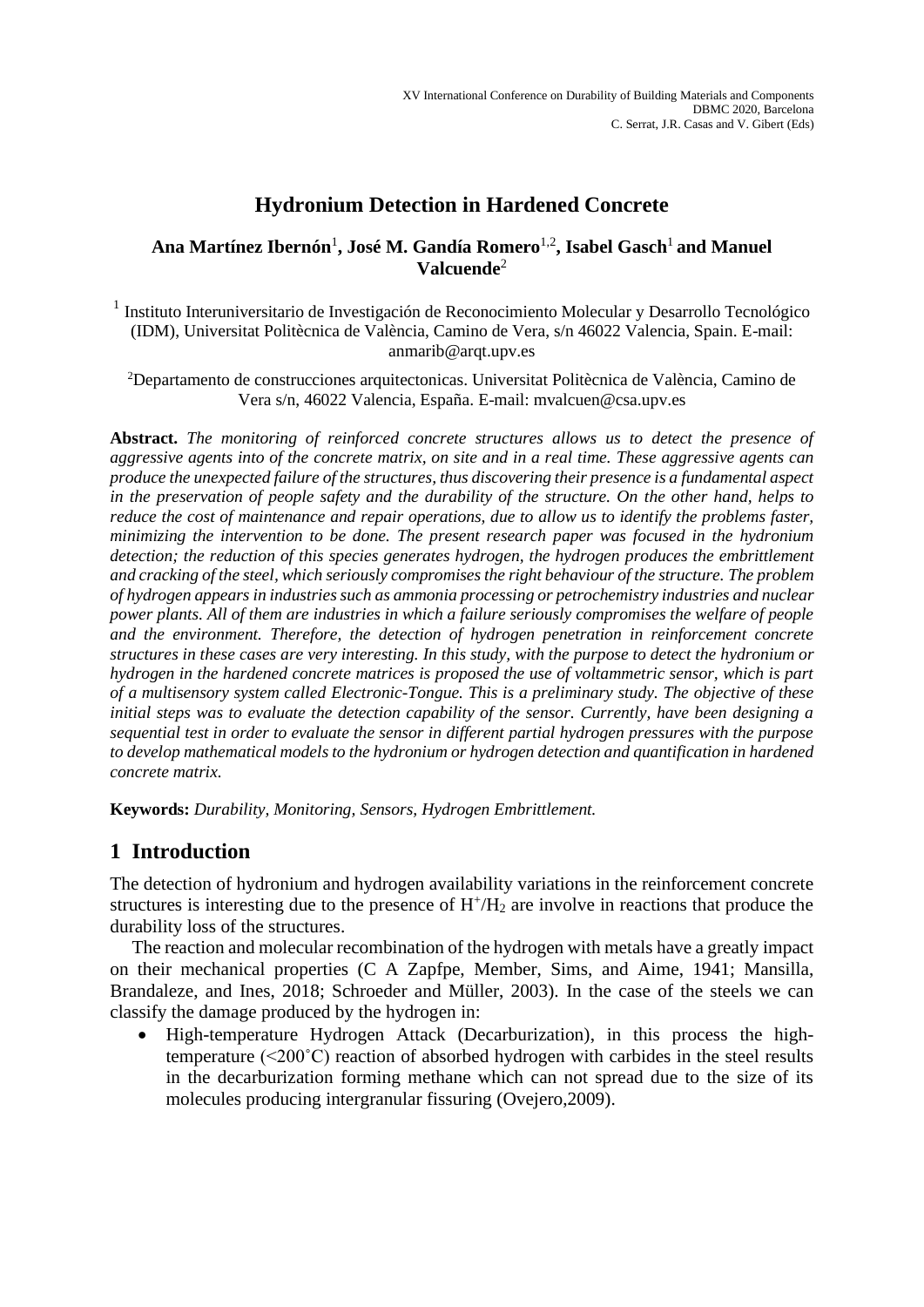- Hydrogen-Induced Cracking (HIC), results from the penetration and molecular recombination of atomic hydrogen produced in the steel surface because of a corrosion process. This reaction generates high pressures which produce cracks or blisters in the steel (Ovejero,2009).
- Hydrogen Embrittlement (HE), produce the decrease of the metal ductility and load bering capability due to the absorption of hydrogen as atomic or molecular form by the metal. The hydrogen difuses to the metal grain boundaries producing pressure on the metal grains, this pressures can reach values that reduce the ductility and strength of the steel (Schroeder and Müller, 2003; Industrial Metallurgists, LLC).

In the case of reinforcement concrete structures these problems can produce the brittle failure of the structure (Ramón Zamora, 2018) which seriously threatens the people safety, also the failure generates high economical costs.

These phenomena affect in structures particularly in those industries that work with environments or substances that contain hydrogen. For instance: nuclear reactors, chemical industry, etc. Also, the hydrogen can be generated in structures where is used without any control of the potential the cathodic protection (impressed current) (Byrne, Norton, and Holmes, 2016; Enos, Williams, Clemeña, and Scully, 1998; Ishii, Seki, Fukute, and Ikawa, 1998).

There are other reactions where  $H_2/H^+$  compromise the reinforcement durability such as the carbonation of the concrete and chlorides attack.

In the carbonation of the concrete the  $CO<sub>2</sub>$  penetrates reacting with the hydroxide ions and increasing  $(H_3O^+)$  activity. The pH drop of the concrete pore dissolution will produce the rebars passive layer destruction (Lee, Lee, Min, Lim, and Singh, 2018).

On the other hand, when the chlorides arrive to the rebar surface the following reaction take place (Neville, Wharf, Street, and The, 1995):

$$
\text{Fe}^{2+} + 2\text{Cl} \rightarrow \text{FeCl}_2 \tag{1}
$$

 $(1)$ 

$$
FeCl2 + 2H2O \rightarrow Fe(OH)2 + 2HCl
$$
 (2)

This reaction produces a significant decrease of pH in the local solution inside the pits, so in this area the presence of  $H_2/H^+$  increase (Andrade, Garcés, and Martínez, 2008).

As is widely known, concrete carbonation and chlorides attack produce the passive layer destruction and the active corrosion of reinforcements starts if thermodynamic conditions are favourable.

Therefore, the increase detection of the  $H_2/H^+$  can help us to avoid the problems related to the absorption of the hydrogen or hydronium in the steel and also to prevent the corrosion of the rebars when the carbonation of the concrete or the chlorides attack is produced.

With the purpose of preventing or controlling these phenomena will be effective use monitoring systems to control the conditions of the rebars embedded in the concrete and also identify the presence of aggressive substance into of the concrete such as  $H_2/H^+$ .

In this study is proposed the use of a novelty and promising monitoring system formed by cross-sensitivity voltammetric sensor and named Electronic Tongue (e-Tongue). These systems are widely used in the food industry being very effective (Bataller, 2001; Ramón Zamora, 2018).

In this monitoring system, a potential signal vary over time is applied on the sensors, producing the reduction or oxidation over the sensors surfaces of different electroactive species presents in the electrolyte, being recorded an electrical current response from each sensor. The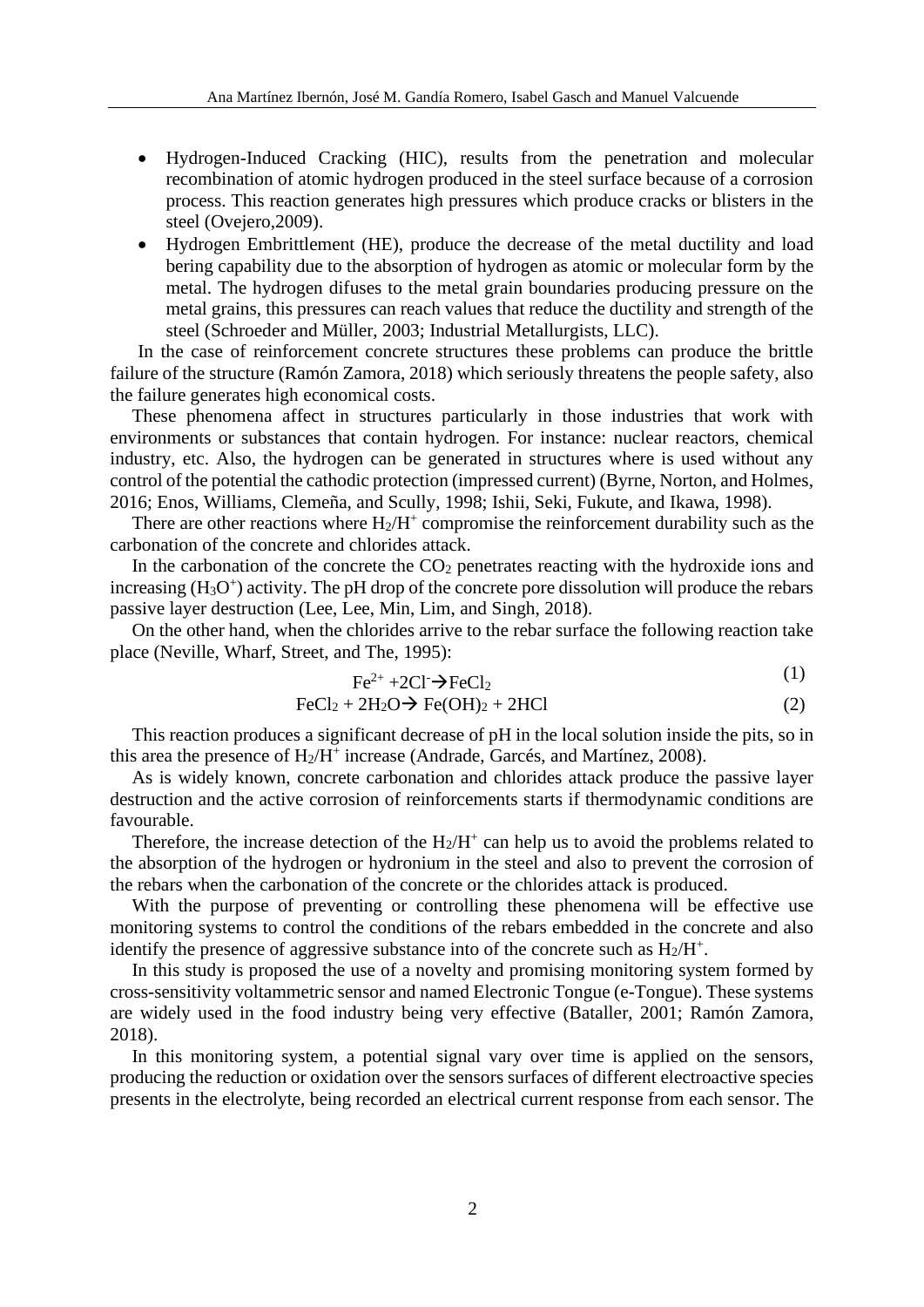reactions that produce these responses depend on the quantity of the electroactive species and the experimental conditions, such as the sensor material and the potential sweeping range. Therefore, depending on the agents of interest (oxygen, water, chlorides,  $H^+/H_2$ , etc.) the experimental conditions will be defined. Then, by means of multivariate analysis of the sensors response, can be developed forecasting and quantification mathematical models to modelling the presence of the interest substance in the hardened concrete matrix.

In this study was performed an initial evaluation of the Rh voltammetric sensors capability in order to detect variations in the couple hydronium/hydrogen inside of the hardened concrete.

These sensors form part of the novel multisensory system e-Tongue, which are currently under development. In a previous work was verified the capability of INOX voltammetric sensors to detect oxygen availability variations inside of the hardened concrete matrix (Martínez-Ibernón et al., 2020) which is going to form part of the e-Tongue.

#### **2 Materials and Methods**

<span id="page-2-0"></span>Concrete sample (10 cm x10 cm x10 cm) of water/cement ratio 0.4 was made, the composition of the concrete is specified in [Table 1.](#page-2-0)

| <b>Materials</b>    | kg/m <sup>3</sup> |
|---------------------|-------------------|
| Cement I 42.5 R-SR5 | 490               |
| Water               | 196               |
| Superplasticizer    | 3.4               |
| Siliceous sand      | 1115              |
| Aggregate           |                   |

**Table 1.** Composition of the concrete.

In the concrete sample was embedded one e-Tongue which is under development [\(Figure 1\)](#page-2-1). This Electronic Tongue are made by a stainless-steel hollow cylinder filling with epoxi resin where are embedded the voltammetric sensors of the e-Tongue.

The purpose of this study is analysed the response of one of the sensors that forms the e-Tongue, this is the Rh voltammetric sensor, this are made with thread of this metal (1mm of diameter and 2mm of length).



**Figure 1.** Electronic Tongue.

<span id="page-2-1"></span>The samples were studied in two different conditions:

• State 1: Concrete in atmospheric conditions (dry conditions).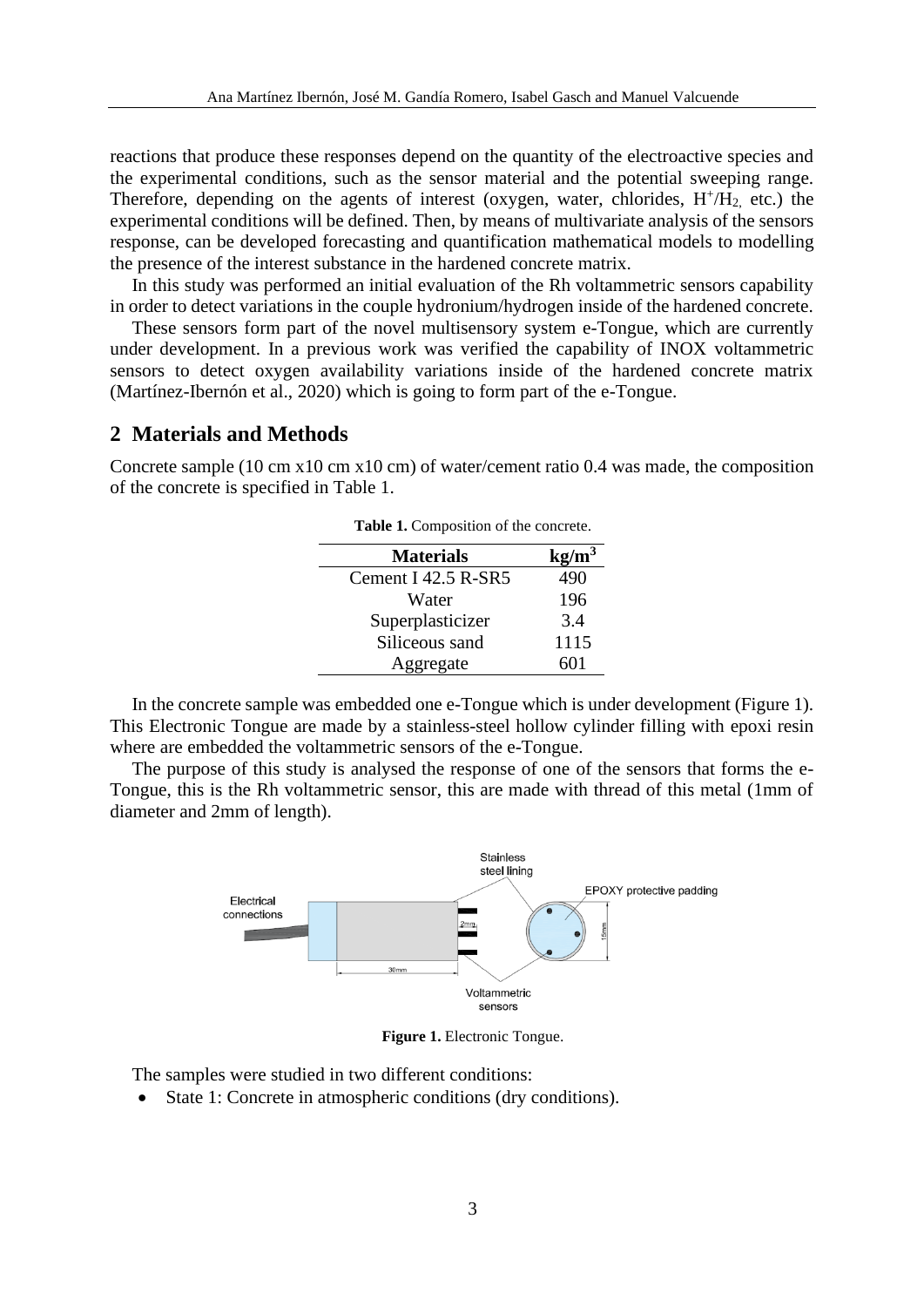State 2: Concrete saturated with water. In order to ensuring the higher quantity penetration of water inside of the concrete matrix, the samples were inserted in a deposit with an airtight lid. In this deposit was reached the vacuum conditions by means of a pump, these conditions were kept during three hours. Then was let the entrance of water until the samples were totally submerged. After two hours the vacuum was broken and the specimens were kept submerged in water as show the [Figure 2.](#page-3-0)



Figure 2. Test set-up, for submerged conditions (state 2).

<span id="page-3-0"></span>Two different testing experiences were defined:

- Experience 1: First, the cyclic voltammetry (CV) technique was applied in the Rh sensor with the sample in state 1 (atmosphere conditions), then, the sample was saturated with water (state 2) and the voltammetry test was repeated in this condition. In the cyclic voltammetry test were applied three potential sweep signals with different potential ranges.
- Experience 2: In this experience, was used a high amplitude cathodic potential pulse (-1.6V amplitude signal), during 3 min, to ensure the generation of atomic and molecular hydrogen. The samples in this experience were in water saturated conditions (state 2). The test sequence was: Previously to apply the potential pulse was tested the sample with a CV, in order to define a baseline of the system conditions, then, the hydrogen generation pulse was applied, finally a cyclic voltammetry was applied. The experience was repeated for two different potential sweeps.

The electrochemical techniques were applied with three electrodes and Autolab PGSTAT10 equipment was used. Specifically, these three electrodes were:

- Reference electrode: a saturated calomel electrode (SCE).
- Counter electrode: Stainless steel lining [\(Figure 1\)](#page-2-1).
- Working electrode: Rh voltammetric sensor.

The experiences defined allowed us to check the presence of peaks related to reactions associated with the hydronium and the hydrogen. It was possible through the comparation of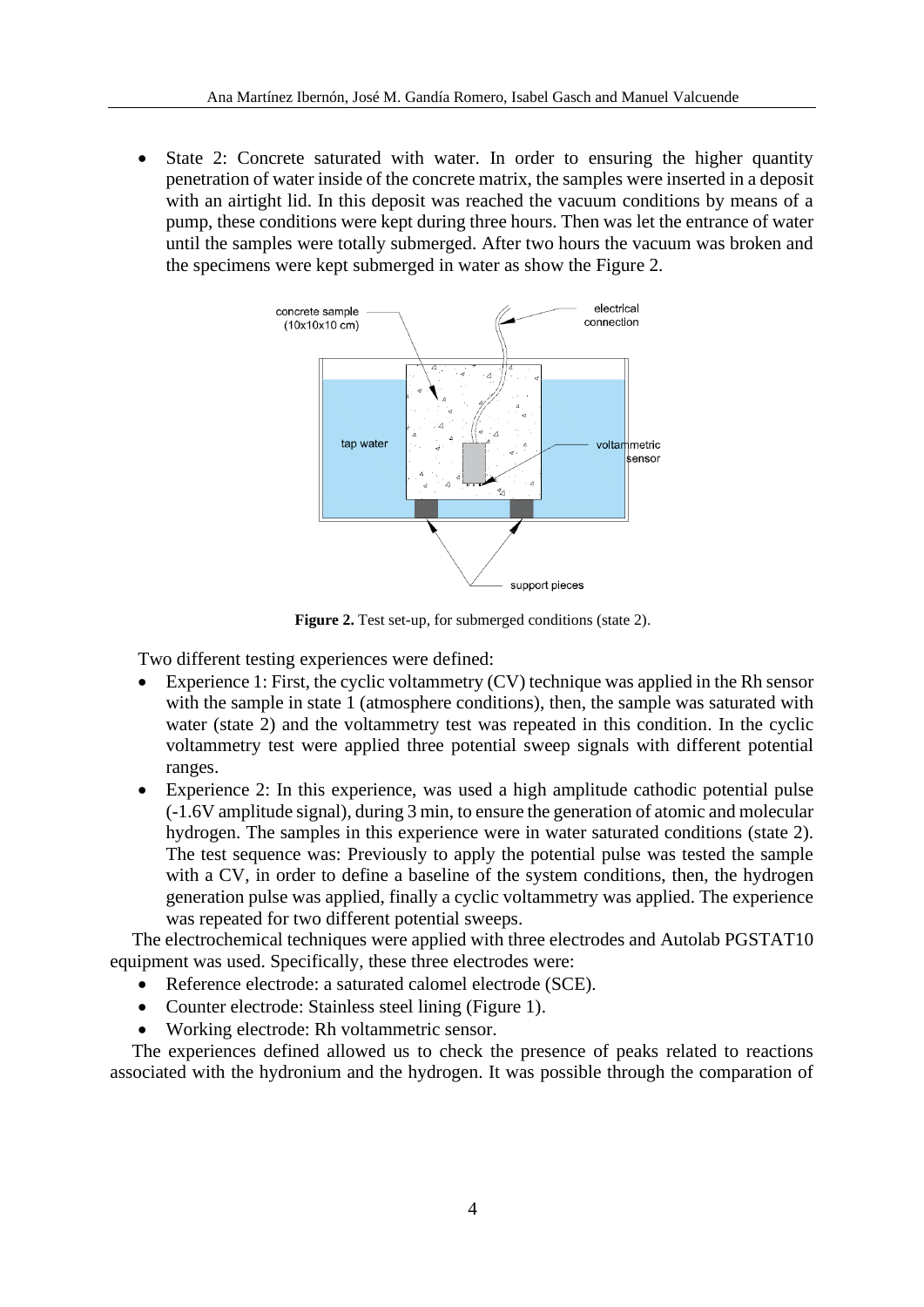the results with the voltagrams for alkaline systems showed in the paper Jaksic, Johansen, and Tunold, (1994).

### **3 Results and Discussion**

The Rh voltammetric sensors used in the Electronic Tongue are capable to detect the presence of hydronium and hydrogen in the concrete matrix. As we can see in the [Figure 3,](#page-4-0) the morphology of the electric current density curve, obtained with the embedded sensor in the conditions of the state 2, is similar to the curve obtained in an alkaline system in dissolution (Jaksic, Johansen, and Tunold, 1994), we can identify the same peaks associated with reactions that involve  $H^+/H_2$ .

However, when the samples are in non-saturated conditions (state 1), meaning the water availability inside of the hardened concrete is very low, the peaks related to the hydronium and hydrogen do not appear [\(Figure 4\)](#page-5-0).



<span id="page-4-0"></span>**Figure 3.** Results Experience 1: Successive cyclic voltagrams on the Rh electrode embedded in sample of w/c=0.4 concrete in saturated state (state 2). The points g, f, a and b are the peaks associated to the proton reactions as defined by Jaksic, Johansen, and Tunold, (1994).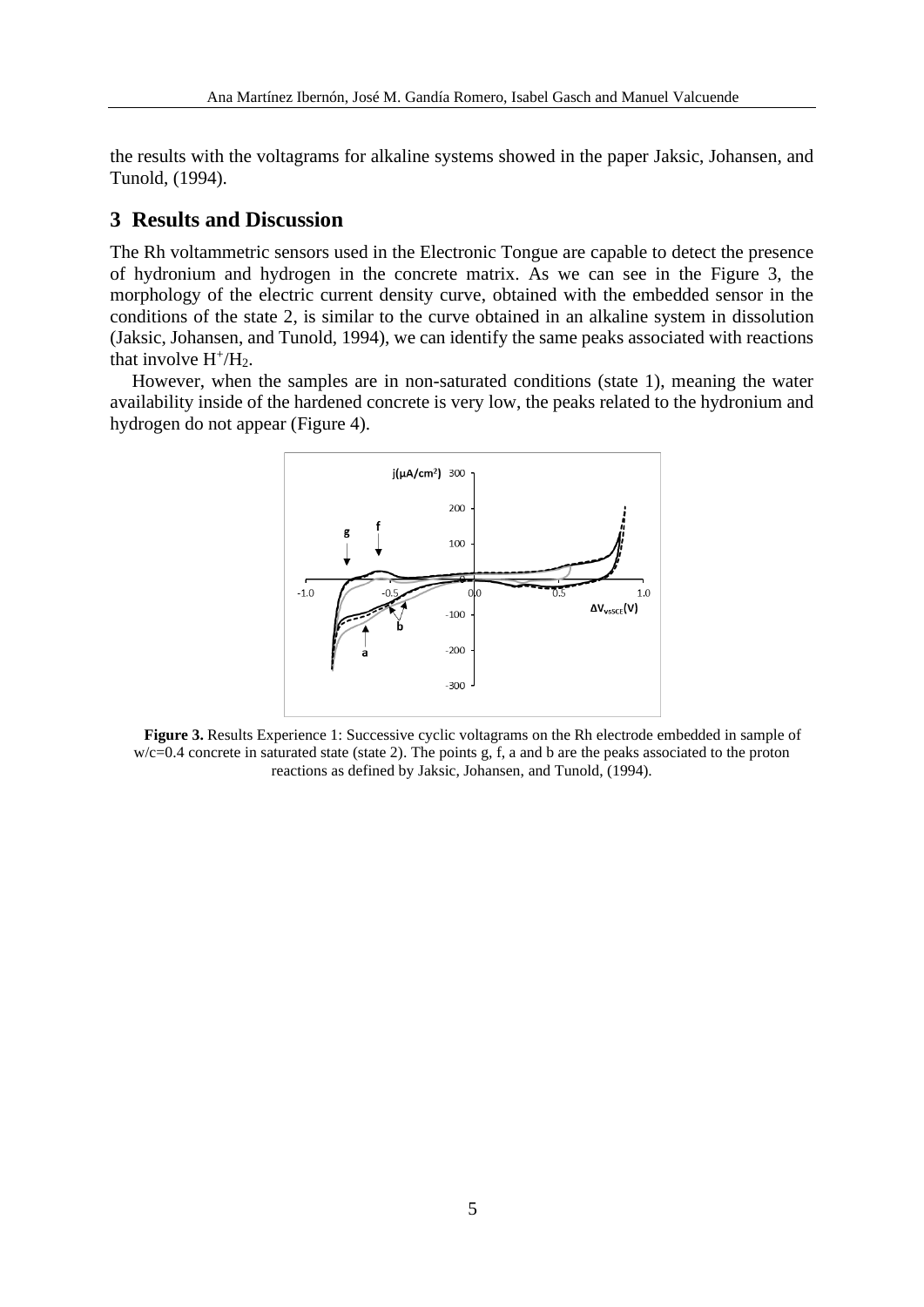

<span id="page-5-0"></span>**Figure 4.** Results of Experience 1: Successive cyclic voltammograms on the Rh electrode embedded in sample of  $w/c=0.4$  concrete in atmospheric state (state 1).

On the other hand, after to apply a high amplitude potential pulse with negative value, the generation of hydrogen was assured. The amplitude of the pulse was -1.6 V, at this potential and for pH similar to the concrete (pH $\approx$ 12.5), water reduction is already taking place, in this reaction  $H_2$  is generated.



<span id="page-5-1"></span>**Figure 5.** Results of Experience 2: Line black: Voltagram of the system previously cathodic pulse (PP). Line grey: Voltagram of the system after cathodic pulse (AP). Green square: Indicates the zone where the response is associated to reactions where are involved H+/H2.

The [Figure 5](#page-5-1) shows how after to apply the cathodic pulse (AP), the peaks associated with the desorption and adsorption of the  $H^+/H_2$  risen. The increasement of the desorption peaks causes the upward movement of the curve, due to in this potential range the mainly reaction is with H<sup>+</sup>/H<sub>2</sub>, whereas previously to the potential pulse application the mainly reaction was the water reduction.

If the test is repeated doing several sweep cycles in each situation (AP and PP), we can see how in the PP situation (previously to the cathodic pulse application) [\(Figure 6](#page-6-0) a) there are a negligible change from initial sweep. However the results obtained when the cathodic potential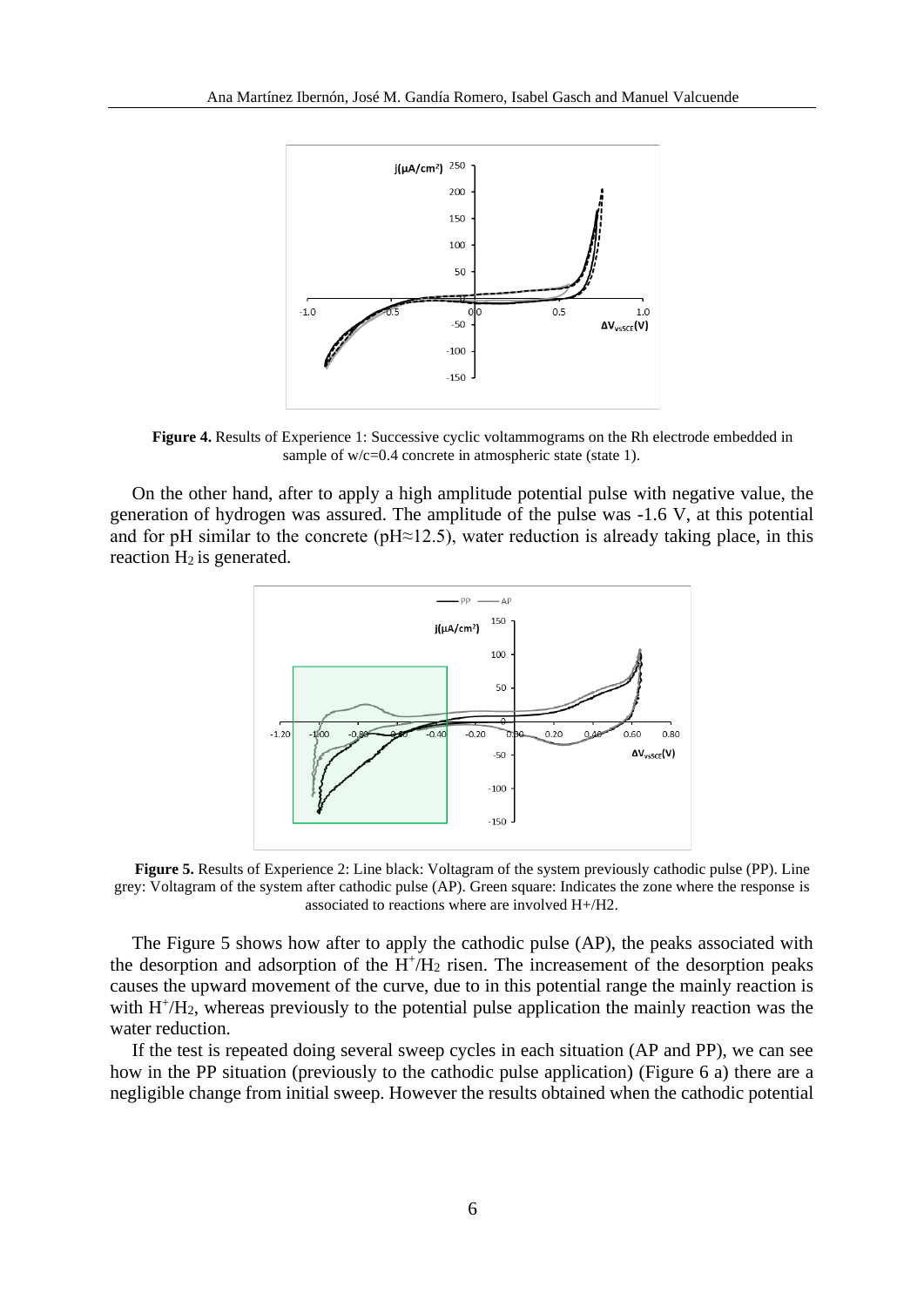pulse is applied (-1.6V) shows the increasement of the total electric density current as cycles are done [\(Figure 6](#page-6-0) b).

This demonstrates that the Rh electrode has a region of potential sensitive to the generation and adsorption/desorption processes of  $H<sup>+</sup>/H<sub>2</sub>$ . Therefore, this sensor could be used in hardened concrete matrix to detect the species involved in the redox couple.



<span id="page-6-0"></span>**Figure 6.** Results of Experience 2: a) Voltagram of the system previously cathodic pulse (PP). b) Voltagram of the system after cathodic pulse (AP). C1, C2 and C3 are successive cycles. The zone under examination are pointed with the green rectangle.

## **3 Conclusions**

According to the results, the developing voltammetric sensors are capable to detect variations in the presence of the system hydronium/hydrogen inside of the hardened concrete matrix, and thus the Rh electrode could be useful to determine the pH or the hydrogen activity inside of the materials.

#### **Acknowledgements**

The authors would like to express their gratitude to the Spanish Ministry of Science and Innovation for the predoctoral scholarship granted to Ana Martínez Ibernón (FPU 16/00723). Also, to the Universitat Politècnica de València for the financial support in the project "Ayudas a Primeros Proyectos de Investigación (PAID-06-18)".

#### **ORCID**

A. Martínez Ibernón: https://orcid.org/0000-0003-2136-5650 J.M. Gandía Romero: https://orcid.org/0000-0003-0257-3286 I. Gasch: https://orcid.org/0000-0001-7036-4481 M. Valcuende: https://orcid.org/0000-0002-9967-1554

#### **References**

- Andrade, C., Garcés, P. and Martínez, I. (2008). Galvanic currents and corrosion rates of reinforcements measured in cells simulating different pitting areas caused by chloride attack in sodium hydroxide. Corrosion Science, 50(10), 2959–2964. https://doi.org/10.1016/j.corsci.2008.07.013
- Bataller, R. (2001). Fabricación y puesta a punto de una nariz electrónica húmeda para la detección de gases y vapores. P.h.D. Thesis, Universitat Politècnica de València, València, Spain,.
- Byrne, A., Norton, B. and Holmes, N. (2016). State-of-the-art review of cathodic protection for reinforced concrete structures. Magazine of Concrete Research, 68(13), 664–677. https://doi.org/10.1680/jmacr.15.00083